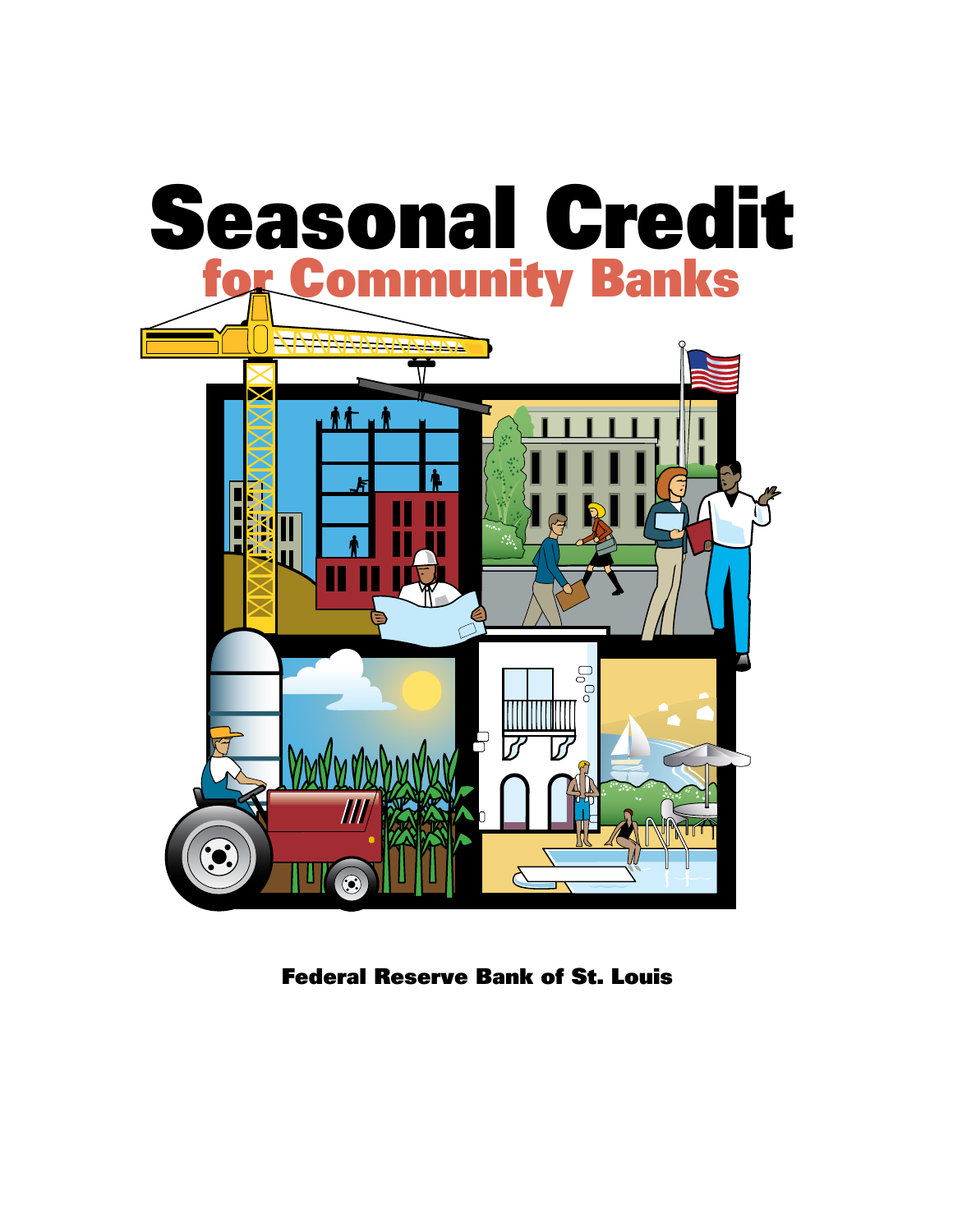# THE FEDERAL RESERVE Seasonal Borrowing Program

he Federal Reserve's seasonal credit program provides depository institutions that lack access to national money markets with a reliable source of credit to meet their communities' peak seasonal funding requirements. Small institutions that experience fluctuations in deposits and loans—caused by construction, college, farming, resort, municipal financing and other seasonal business—frequently qualify for the program. T

For institutions of under \$500 million in deposits with limited access to national markets, the seasonal credit program provides a reliable source of credit for periods of up to nine months. Without funds from national money markets, institutions tend to accumulate large positions in short-term liquid assets, which they roll off during the peak

seasonal period. Ready access to borrowed funds enables these institutions to carry fewer liquid assets during the off-season. This access releases more funds for lending in the local market during the year and often allows higher rates on longer-term investments to be locked in.



# No Fees or Stock Purchases Required

Under the seasonal credit program, there are no commitment fees, stock purchase requirements or other expenses or penalties involved in setting up and maintaining a seasonal credit line. Credit may be drawn down incrementally as needed, and partial and full prepayments are allowed without penalty. Frequently, institutions use the program only as a contingency line or backstop credit. If the line is unused during the year, there is absolutely no cost involved.

# How to Qualify

To qualify under the program, an institution must be in satisfactory financial condition, and the request must meet all of the following conditions:

• The Federal Reserve must be satisfied that the need is seasonal.

• The need must persist for at least four consecutive weeks.

• The institution must take care of a portion of its seasonal funding from its own liquidity resources.

Occasionally, institutions may experience unusual seasonal requirements during periods of general liquidity strain that are not adequately identified by the

> normal seasonal calculations. Discount officers have discretionary authority to accommodate such unusual needs.

To ensure that an institution is taking care of a portion of its needs from its own resources, an amount based on the institution's deposits is deducted from the estimated requirements before arriving at the seasonal qualification. This deductible is equal to 2 percent of the first \$100 million average deposits in the preceding calendar year, 6 percent of the next \$100 million and 10 percent of the excess above \$200 million. Because of the larger deductible, institutions with more than \$500 million in deposits are normally unable to qualify for seasonal credit. Presumably, such institutions have access to alternative sources of funding, including national money markets.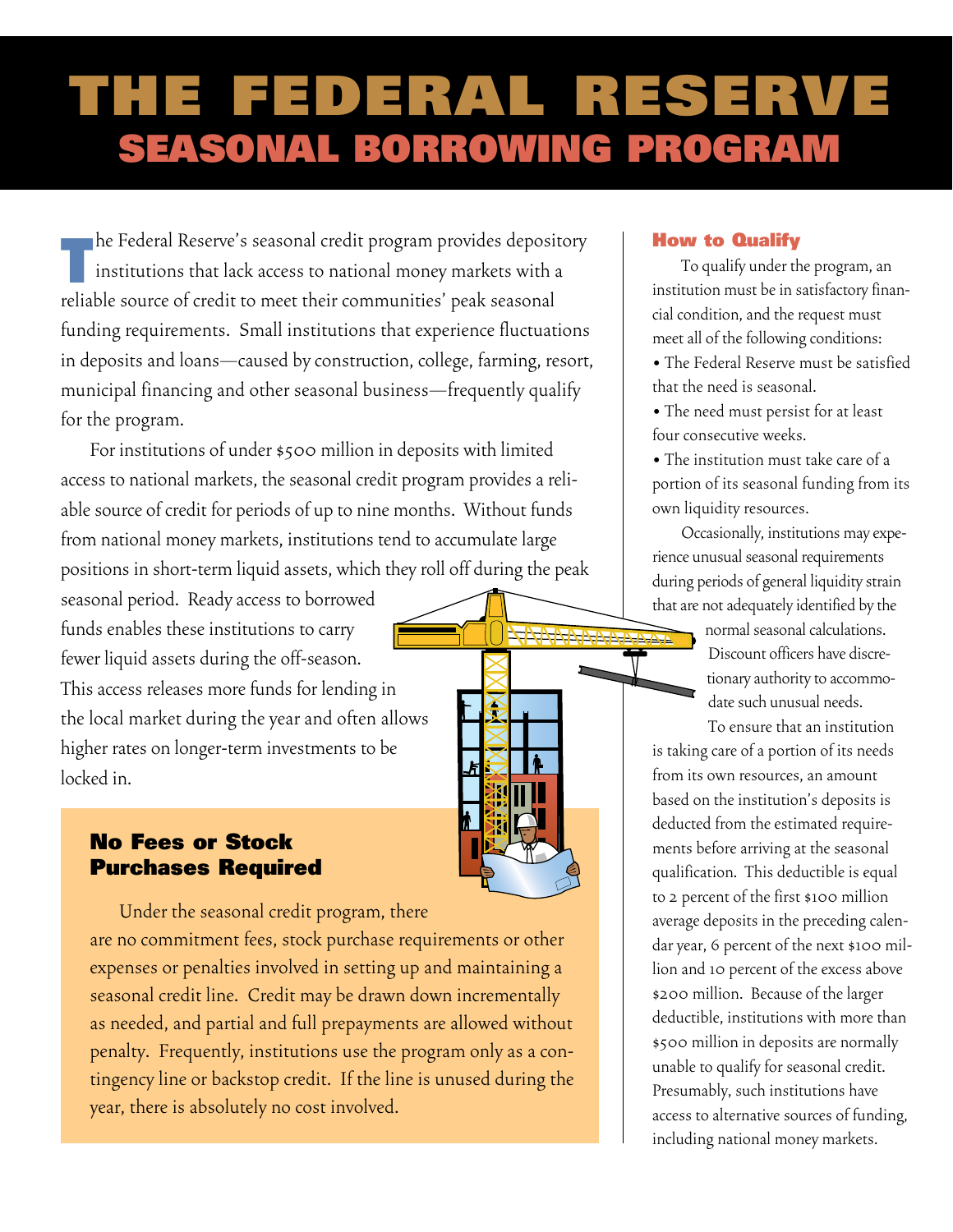#### F le x i ble • R el i able E A F F O R D Д R

### A Flexible, Market-Based Rate

A flexible, market-based interest rate is applied on all seasonal credit. This flexible rate is computed using the previous two-week average federal funds rate and secondary market rate on 90-day large CDs, rounded to the nearest five basis points. The rate is set biweekly and applies to all outstanding seasonal loans on the first day of the reserve maintenance period. The seasonal credit rate is updated on the System's web site at www.frbdiscountwindow.org.

# Completing the **Application**

When completing the application, please include a brief description of the seasonal factors and the expected amount and duration of credit. Be specific about the industry and related factors that cause seasonal fluctuations in deposits and/or loans. For example, agricultural credit requests should state the crop or agricultural product and the typical growing or production period, including the peak season.

A minimum of three years of consistent deposit and loan data is required to adequately analyze seasonal swings. Monthly deposit and loan data can be on a daily average basis, as of a specific day each month or at month end. An application form that provides for this data is available on request.

In certain cases, adjustments to loans and deposits may be appropriate to obtain a more accurate approximation of actual seasonal need. For example, loans and participations in loans purchased from outside the institution's trade area should be deducted from loan totals. Local tax warrants, however, may be added to loans, even though these are normally reported as securities in conventional financial reports. Local seasonal and over-line loans, sold to correspondents, should be included in

loan totals for computing seasonal eligibility.

#### stablishing a

# Line of Credit

Usually within a few days after receiving the application, Credit staff will advise you by phone, with a letter to follow, of the amount and duration of the approved seasonal line. Normally, credit lines do not exceed eight or nine months and are usually for shorter periods. Although the approved line is considered firm, flexibility exists to renegotiate the line or grant an extension when seasonal conditions do not materialize as expected.

Advances under the seasonal line are usually available on a weekly schedule or up to 30-day maturity.

Shorter-term advances and other maturity schedules are available if a legitimate reason can be shown. All seasonal loans are sub-



ject to renewal upon request. Partial and full prepayments on outstanding loans are allowed, at any time, without penalty.

# Setting the Securities and Fed Funds Positions

Institutions will not be permitted to use the program to increase sales of federal funds or to purchase other liquid assets. However, net sales of federal funds and holdings of other liquid assets are appropriate, as long as they are consistent with the institution's normal operating pattern. This Securities Position and Fed Funds Positions will be negotiated when establishing the seasonal line of credit. The Federal Reserve will monitor the agreed-upon position using data collected from the borrowing institution.